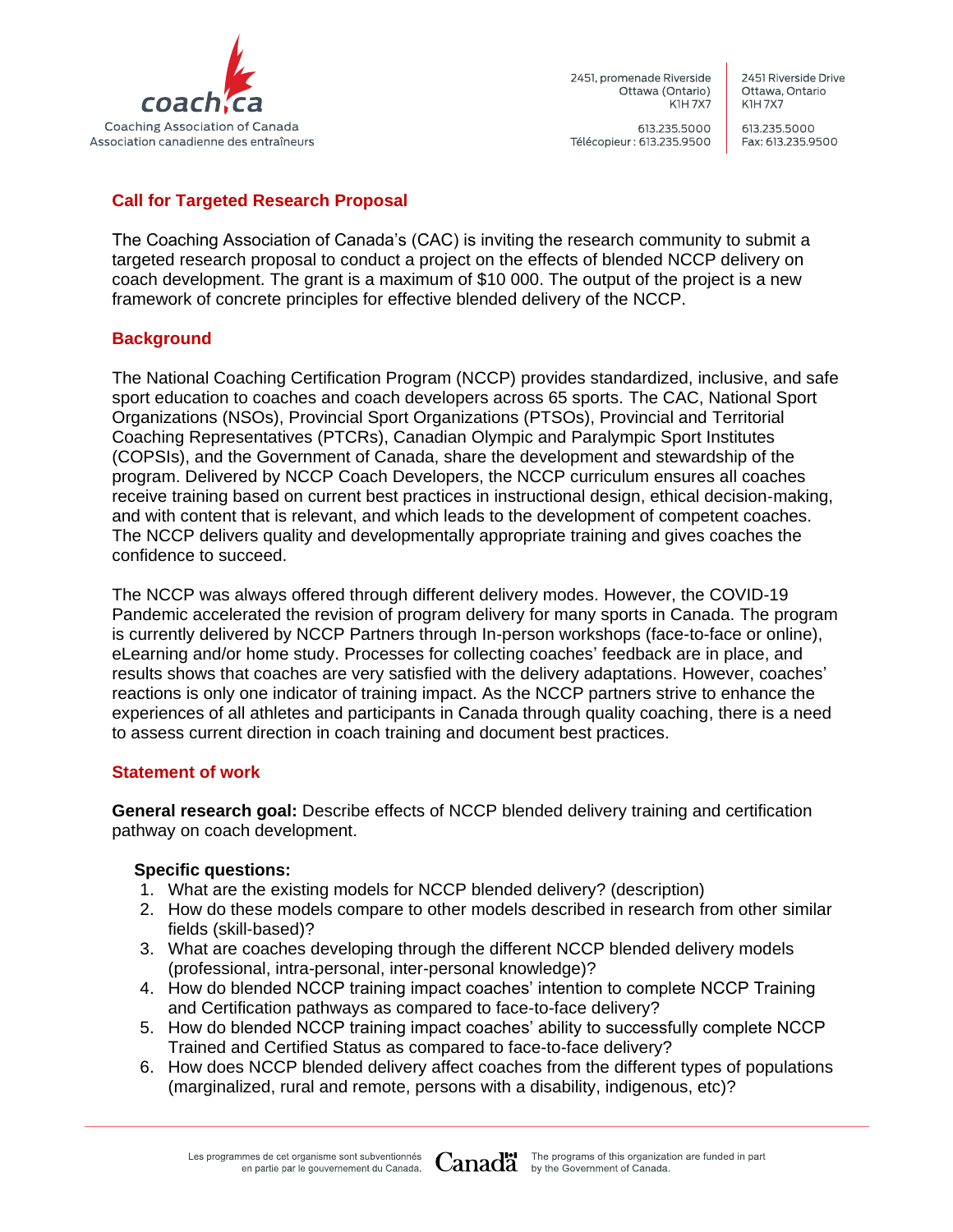

2451, promenade Riverside Ottawa (Ontario) **K1H7X7** 

2451 Riverside Drive Ottawa, Ontario **K1H7X7** 

613,235,5000 Télécopieur : 613.235.9500

613,235,5000 Fax: 613.235.9500

### **Expected outcome:** The report should:

- Include section on each specific question.
- Include a new framework of concrete principles for effective blended delivery of the NCCP.
- Be submitted in word format and according to the template that will be provided.
- Be written for a sport practitioner audience (NCCP Partners).

#### **Project Process**

- 1. Refine research questions in collaboration with the CAC Project team\*
- 2. Develop the research protocol
- 3. Data collection and analysis
- 4. Preliminary report submission
- 5. Final report submission

## \* *Close collaboration is expected with the CAC at all steps.*

**CAC Support:** This project was identified by the NCCP partners as a priority, and as the most needed project to support their work. The CAC will support the research team with data from the NCCP database (The Locker), other reports and will help to find research participants. At least 17 National Sport Organizations have started or completed delivery revisions.

## **How to apply**

We encourage a diverse research team in order to best reflect the diversity of experiences, perspectives and backgrounds of people in Canada. Please review our *[Equity, Diversity and](https://coach.ca/sites/default/files/2020-08/CAC_Equity_Diversity_Inclusion_Policy-2020.pdf)  [Inclusion Policy](https://coach.ca/sites/default/files/2020-08/CAC_Equity_Diversity_Inclusion_Policy-2020.pdf) to learn* more about the CAC's commitment to providing opportunities to priority groups.

If you are interested to conduct the project, please email [research@coach.ca](mailto:research@coach.ca) by **April 1**<sup>st</sup>, **2022, 9:00am (EST)** with *"Application: Effects of NCCP blended delivery"* as the subject line.

Your proposal should include:

- Project description (maximum 4 pages, single spaced, references excluded) including:
	- Scope of review undertaken given a maximum budget of \$10 000.
		- The CAC does not pay university administration fees.
		- Other sources of funding may be acceptable but must be noted in the budget.
		- Equipment expenses (e.g., computer) will not be accepted.
	- Research method.
- Timelines, considering that the report is no later than **March 20, 2023**
- Individuals involved with their responsibilities and affiliation
- Research CV of the leader